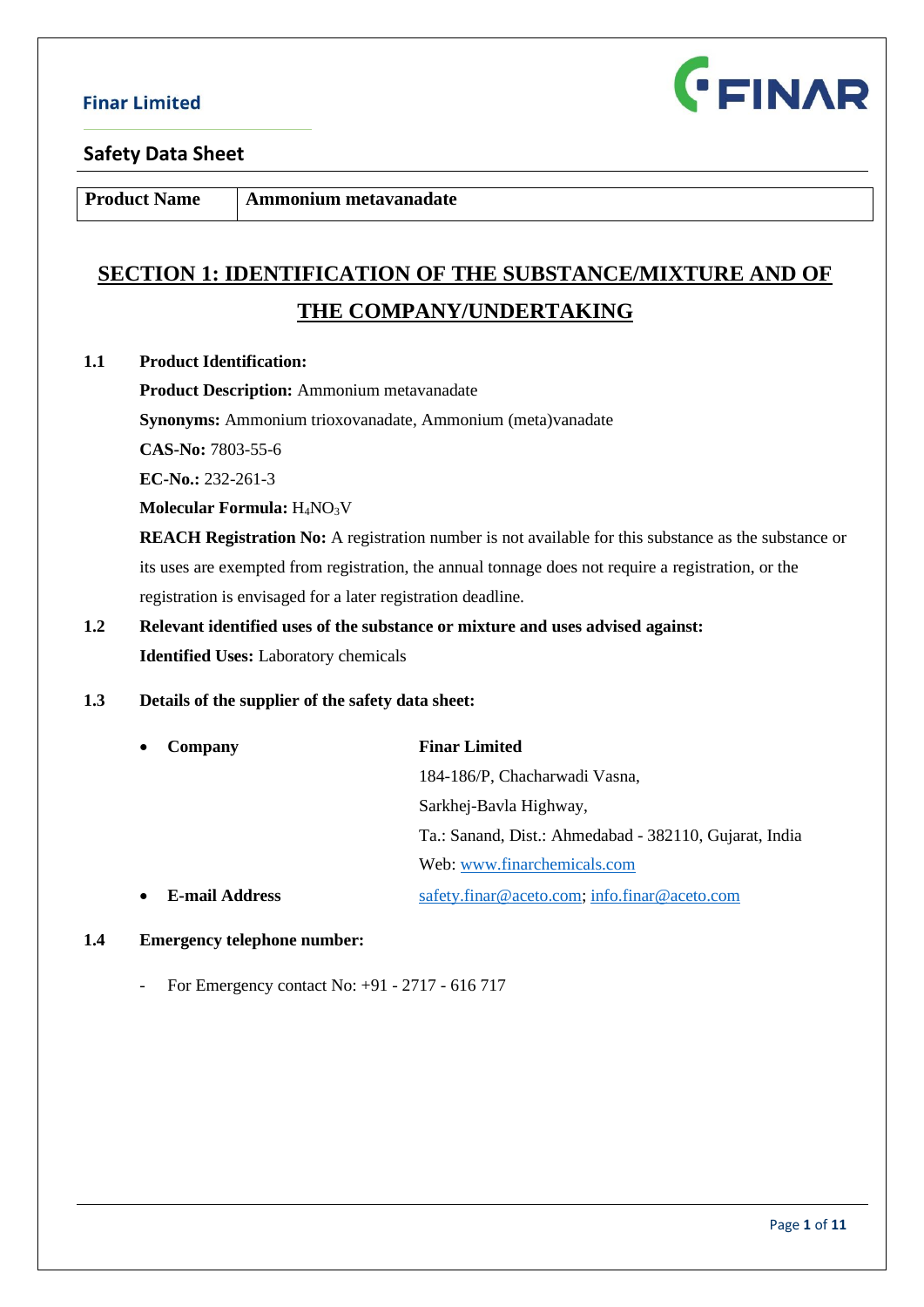

### **Safety Data Sheet**

**Product Name Ammonium metavanadate** 

# **SECTION 2: HAZARDS IDENTIFICATION**

**2.1 Classification of the substance or mixture: Classification according to Regulation (EC) No 1272/2008** Acute toxicity, Oral (Category 3), H301 Acute toxicity, Inhalation (Category 4), H332 Eye irritation (Category 2), H319 Specific target organ toxicity - repeated exposure, Inhalation (Category 1), Respiratory Tract, H372 Long-term (chronic) aquatic hazard (Category 2), H411 For the full text of the H-Statements mentioned in this Section, see Section 16. **2.2 Label elements:**

### **Labelling according Regulation (EC) No 1272/2008**

 **Pictogram** 



**Signal Word: Warning**

#### **Hazard Statements:**

H301 - Toxic if swallowed

H319 - Causes serious eye irritation

H332 - Harmful if inhaled

H372 - Causes damage to organs (Respiratory Tract) through prolonged or repeated exposure if

inhaled

H411 - Toxic to aquatic life with long lasting effects

H330 – Acute toxicity (inhale)

#### **Precautionary Statements:**

P273: Avoid release to the environment

P301 + P310 + P330 IF SWALLOWED: Immediately call a POISON CENTER/doctor. Rinse mouth.

P304 + P340 + P312 IF INHALED: Remove person to fresh air and keep comfortable for breathing.

Call a POISON CENTER/doctor if you feel unwell.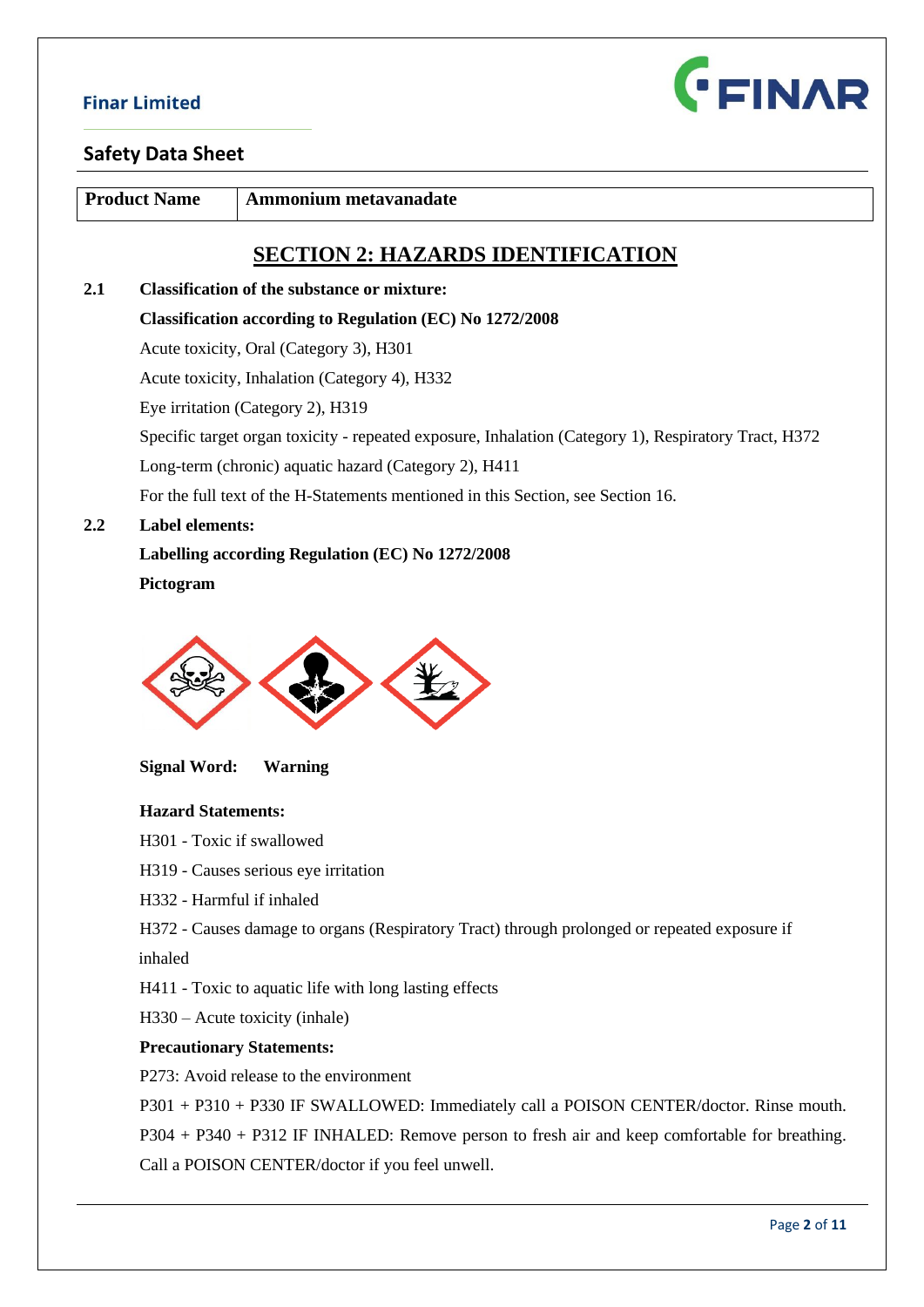

### **Safety Data Sheet**

| <b>Product Name</b> | Ammonium metavanadate                                                                            |
|---------------------|--------------------------------------------------------------------------------------------------|
|                     | $P305 + P351 + P338$ IF IN EYES: Rinse cautiously with water for several minutes. Remove contact |

lenses, if present and easy to do. Continue rinsing.

P314 Get medical advice/ attention if you feel unwell.

**Supplemental Hazard Information (EU):** None

#### **2.3 Other hazards:**

This substance/mixture contains no components considered to be either persistent, bioaccumulative and toxic (PBT), or very persistent and very bioaccumulative (vPvB) at levels of 0.1% or higher.

# **SECTION 3: COMPOSITION/INFORMATION ON INGREDIENTS**

#### **3.1 Substances:** Ammonium metavanadate

#### **3.2 Mixtures:**

| <b>Component</b>      | <b>CAS-No</b> | EC-No.    | Weight % |
|-----------------------|---------------|-----------|----------|
| Ammonium metavanadate | 7803-55-6     | 232-261-3 | $-98%$   |

# **SECTION 4: FIRST AID MEASURES**

#### **4.1 Description of first aid measures:**

- **General advice:** Consult a physician. Show this safety data sheet to the doctor in attendance.
- **If inhaled:** If breathed in, move person into fresh air. If not breathing, give artificial respiration. Consult a physician.
- **In case of skin contact:** Wash off with soap and plenty of water. Take victim immediately to hospital. Consult a physician.
- In case of eye contact: Rinse thoroughly with plenty of water for at least 15 minutes and consult a physician.
- **If swallowed:** Never give anything by mouth to an unconscious person. Rinse mouth with water. Consult a physician.

#### **4.2 Most important symptoms and effects, both acute and delayed:**

The most important known symptoms and effects are described in the labelling (see section 2.2) and/or in section 11.

### **4.3 Indication of any immediate medical attention and special treatment needed:**

No data available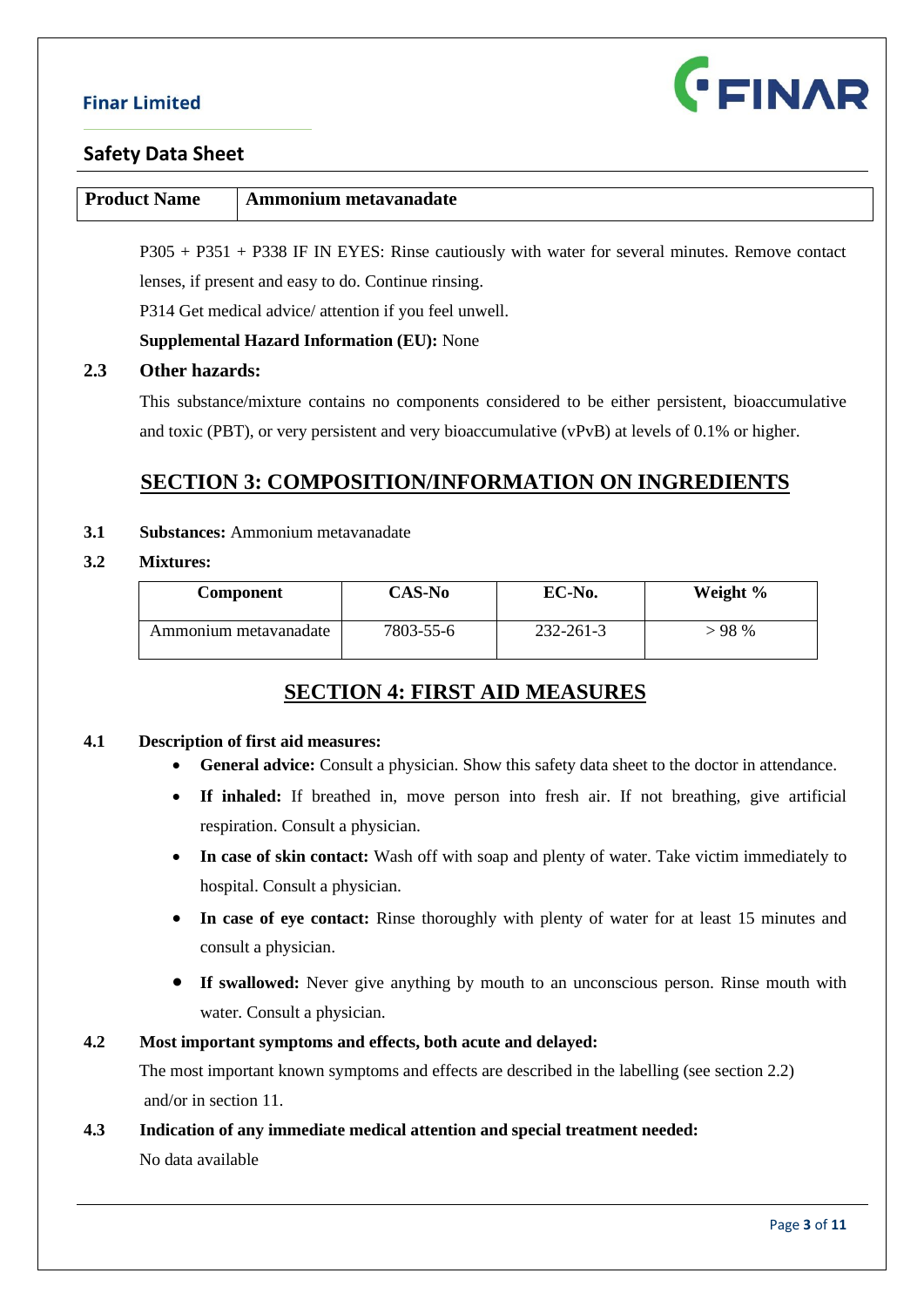

**Product Name Ammonium metavanadate** 

# **SECTION 5: FIREFIGHTING MEASURES**

#### **5.1 Extinguishing media:**

**Suitable extinguishing media:** Use water spray, alcohol-resistant foam, dry chemical or carbon dioxide.

- **5.2 Special hazards arising from the substance or mixture:** Nitrogen oxides (NOx), Vanadium/vanadium oxides
- **5.3 Advice for firefighters:**

Wear self-contained breathing apparatus for firefighting if necessary.

### **5.4 Further Information:**

Suppress (knock down) gases/vapors/mists with a water spray jet. Prevent fire extinguishing water from contaminating surface water or the ground water system.

# **SECTION 6: ACCIDENTAL RELEASE MEASURES**

#### **6.1 Personal precautions, protective equipment and emergency procedures:**

Advice for non-emergency personnel: Avoid generation and inhalation of dusts in all circumstances. Avoid substance contact. Ensure adequate ventilation. Evacuate the danger area, observe emergency procedures, consult an expert.

For personal protection see section 8.

#### **6.2 Environmental precautions:**

Prevent further leakage or spillage if safe to do so. Do not let product enter drains.

#### **6.3 Methods and material for containment and cleaning up:**

Pick up and arrange disposal without creating dust. Sweep up and shovel. Keep in suitable, closed containers for disposal.

# **6.4 Reference to other sections:**

For disposal see section 13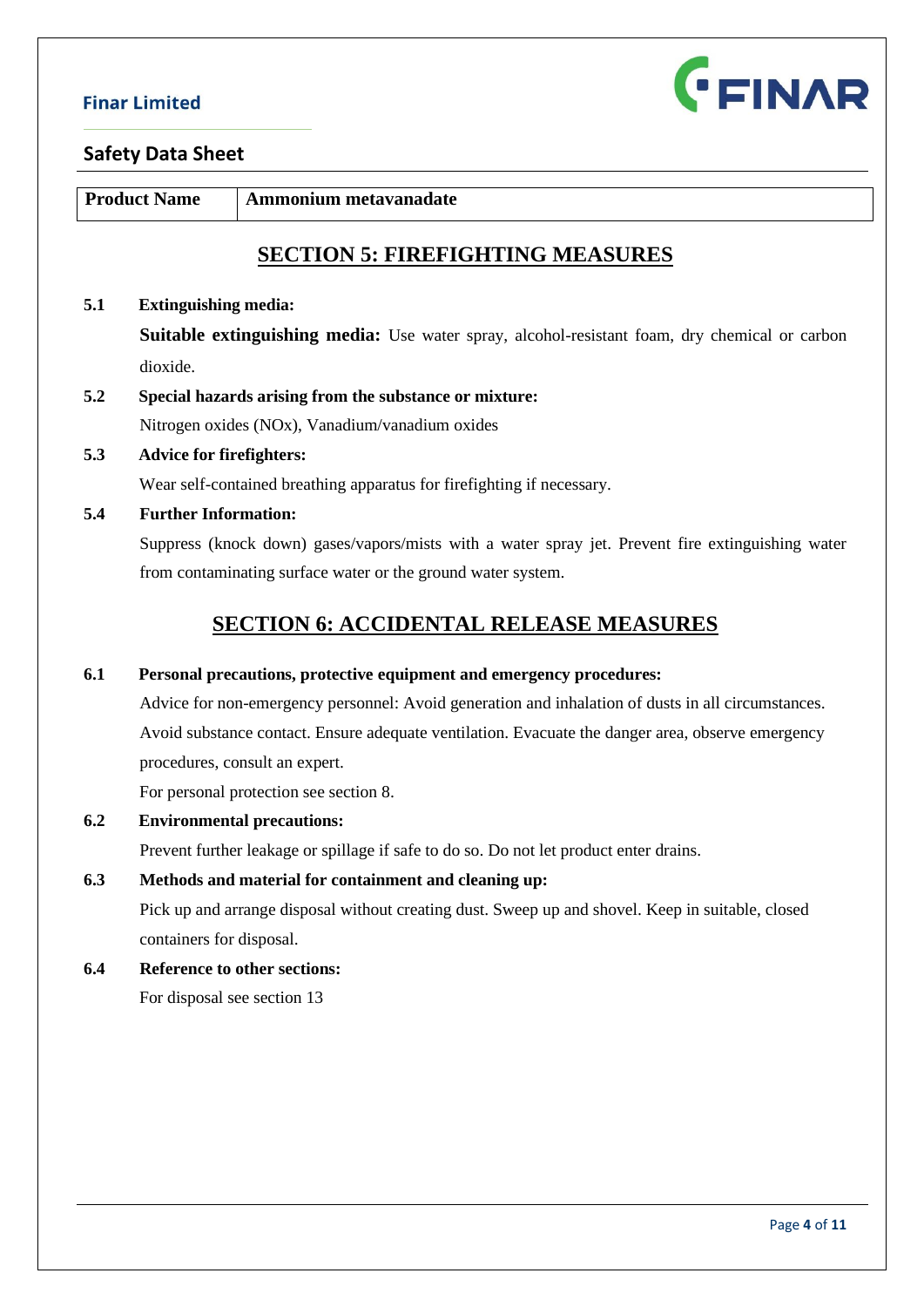

**Product Name Ammonium metavanadate** 

# **SECTION 7: HANDLING AND STORAGE**

### **7.1 Precautions for safe handling:**

 Avoid contact with skin and eyes. Avoid formation of dust and aerosols. Provide appropriate exhaust ventilation at places where dust is formed. For precautions see section 2.2.

# **7.2 Conditions for safe storage, including any incompatibilities:**  Keep container tightly closed in a dry and well-ventilated place. Moisture sensitive.

#### **7.3 Specific end use(s):**

Apart from the uses mentioned in section 1.2 no other specific uses are stipulated.

# **SECTION 8: EXPOSURE CONTROLS/PERSONAL PROTECTION**

#### **8.1 Control parameters:**

Components with workplace control parameters

#### **8.2 Exposure controls:**

#### **Appropriate engineering controls**

Avoid contact with skin, eyes and clothing. Wash hands before breaks and immediately after handling the product.

#### **Personal protective equipment:**

#### **Eye Protection:**

Face shield and safety glasses Use equipment for eye protection tested and approved under appropriate government standards such as NIOSH (US) or EN 166(EU).

#### **Skin Protection:**

Handle with gloves. Gloves must be inspected prior to use. Use proper glove removal technique

(without touching glove's outer surface) to avoid skin contact with this product. Dispose of

contaminated gloves after use in accordance with applicable laws and good laboratory practices. Wash and dry hands.

The selected protective gloves have to satisfy the specifications of Regulation (EU) 2016/425 and the standard EN 374 derived from it.

#### **Full contact:**

Material: Nitrile rubber

Minimum layer thickness: 0.11 mm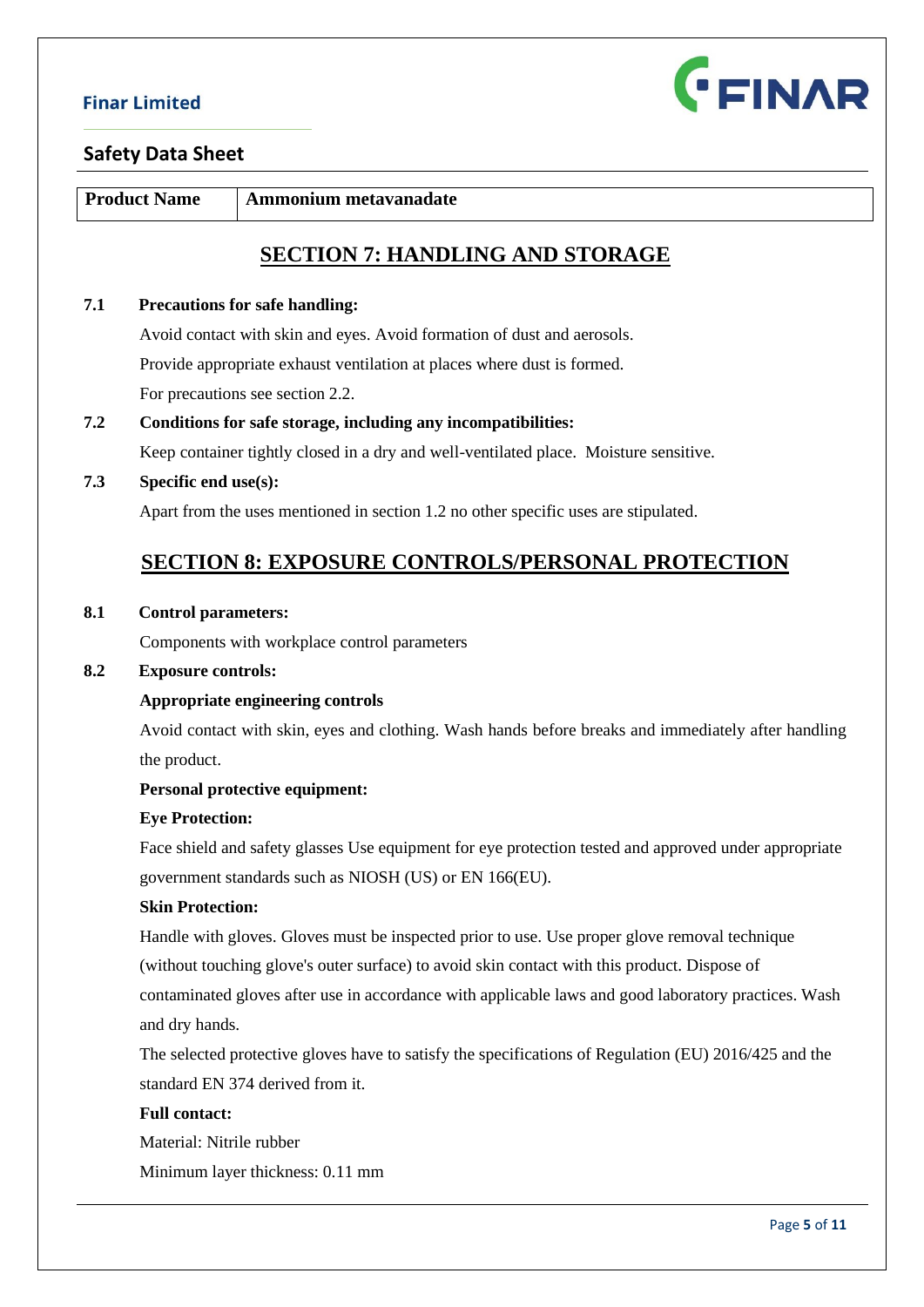

### **Safety Data Sheet**

| <b>Product Name</b>      | Ammonium metavanadate                                                                                   |
|--------------------------|---------------------------------------------------------------------------------------------------------|
|                          |                                                                                                         |
|                          | Break through time: 480 min                                                                             |
|                          | Material tested: Dermatril® (KCL 740 / Aldrich Z677272, Size M)                                         |
| <b>Splash contact</b>    |                                                                                                         |
| Material: Nitrile rubber |                                                                                                         |
|                          | Minimum layer thickness: 0.11 mm                                                                        |
|                          | Break through time: 480 min                                                                             |
|                          | Material tested: Dermatril® (KCL 740 / Aldrich Z677272, Size M)                                         |
|                          | If used in solution, or mixed with other substances, and under conditions which differ from EN 374,     |
|                          | contact the supplier of the CE approved gloves. This recommendation is advisory only and must be        |
|                          | evaluated by an industrial situation of anticipated use by our customers. It should not be construed as |
|                          | offering an approval for any specific use scenario.                                                     |

#### **Body Protection:**

Complete suit protecting against chemicals, the type of protective equipment must be selected according to the concentration and amount of the dangerous substance at the specific workplace.

#### **Respiratory protection:**

Where risk assessment shows air-purifying respirators are appropriate use a full-face particle respirator type N99 (US) or type P2 (EN 143) respirator cartridges as a backup to engineering controls. If the respirator is the sole means of protection, use a full-face supplied air respirator. Use respirators and components tested and approved under appropriate government standards such as NIOSH (US) or CEN (EU).

### **Control of environmental exposure:**

Prevent further leakage or spillage if safe to do so. Do not let product enter drains. Discharge into the environment must be avoided.

## **SECTION 9: PHYSICAL AND CHEMICAL PROPERTIES**

### **9.1 Information on basic physical and chemical properties:**

- **Appearance:** Solid, Colourless
- **Odor:** Odourless
- **Odor Threshold:** No data available
- **pH:** 7 at 5.1 g/l at 20  $^{\circ}$ C
- **Melting Point/Freezing Point:** 200 °C (decomposition)
- **Initial Boiling point and Boiling range:** Not applicable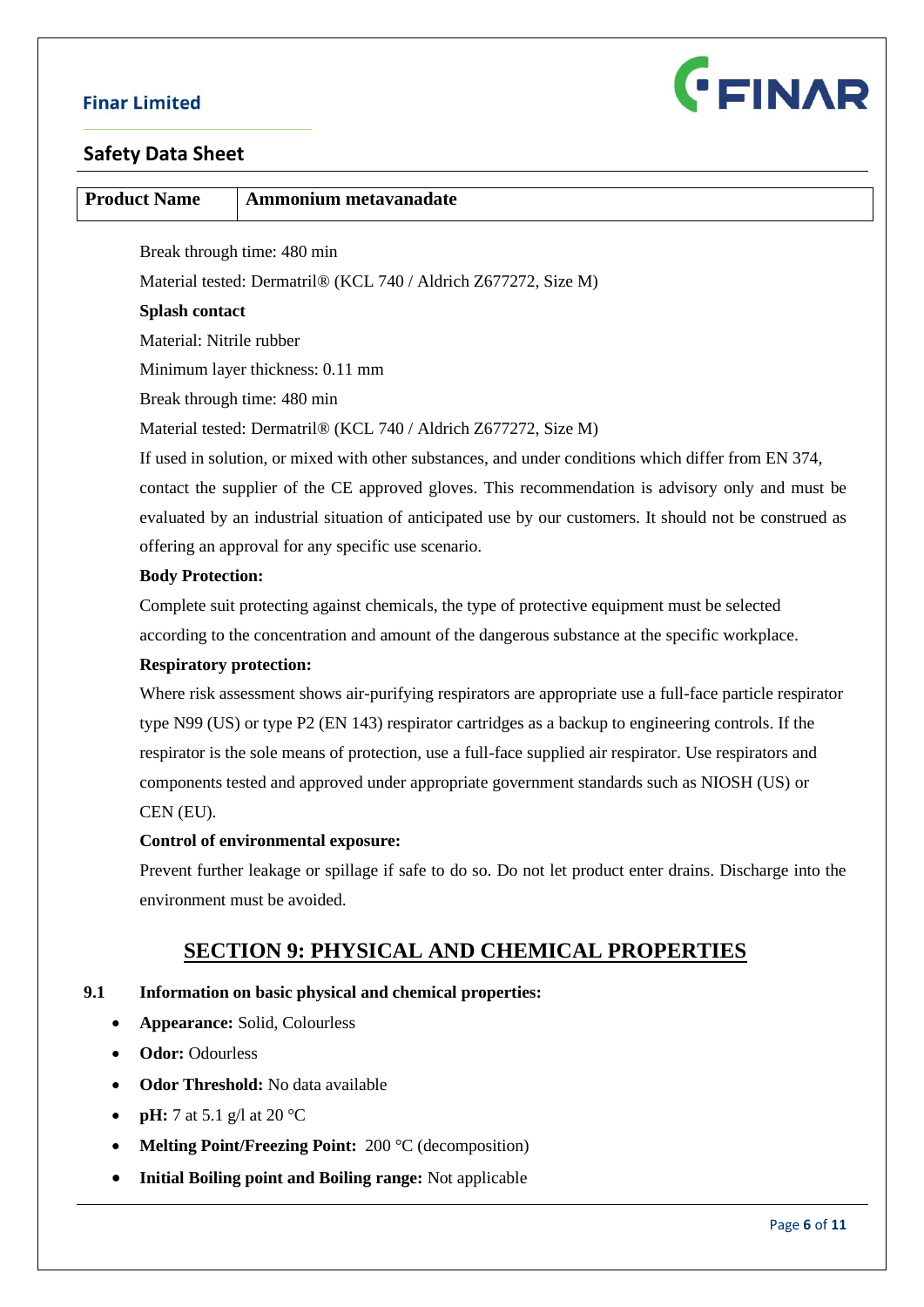

### **Safety Data Sheet**

| <b>Product Name</b> | Ammonium metavanadate |
|---------------------|-----------------------|
|                     |                       |

- **Flash Point:** Does not flash
- **Evaporation Rate:** No data available
- **Flammability (Solid, Gas):** The product is not flammable
- **Upper/lower flammability or explosive limits:** No data available
- **Vapor Pressure:** No data available
- **Vapor Density:** No data available
- **Relative Density:** 2.32 g/cm<sup>3</sup> at 20 °C
- **Water Solubility:** 7.81 g/l at 20 °C
- **Partition coefficient:** No data available
- **Autoignition Temperature:** No data available
- **Decomposition Temperature:** > 150 °C -
- **Viscosity Viscosity, Kinematic:** No data available Viscosity, dynamic: No data available
- **Explosive Properties:** No data available
- **Oxidizing Properties:** No data available
- **9.2 Other information:**

**Molecular Formula:** H4NO3V

**Molecular Weight:** 116.98 g/mol

# **SECTION 10: STABILITY AND REACTIVITY**

**10.1 Reactivity:** 

No data available

**10.2 Chemical stability:**

The product is chemically stable under standard ambient conditions (room temperature)

- **10.3 Possibility of hazardous reactions:**  No data available
- **10.4 Conditions to avoid:**

No data available

**10.5. Incompatible materials:** 

Strong oxidizing agents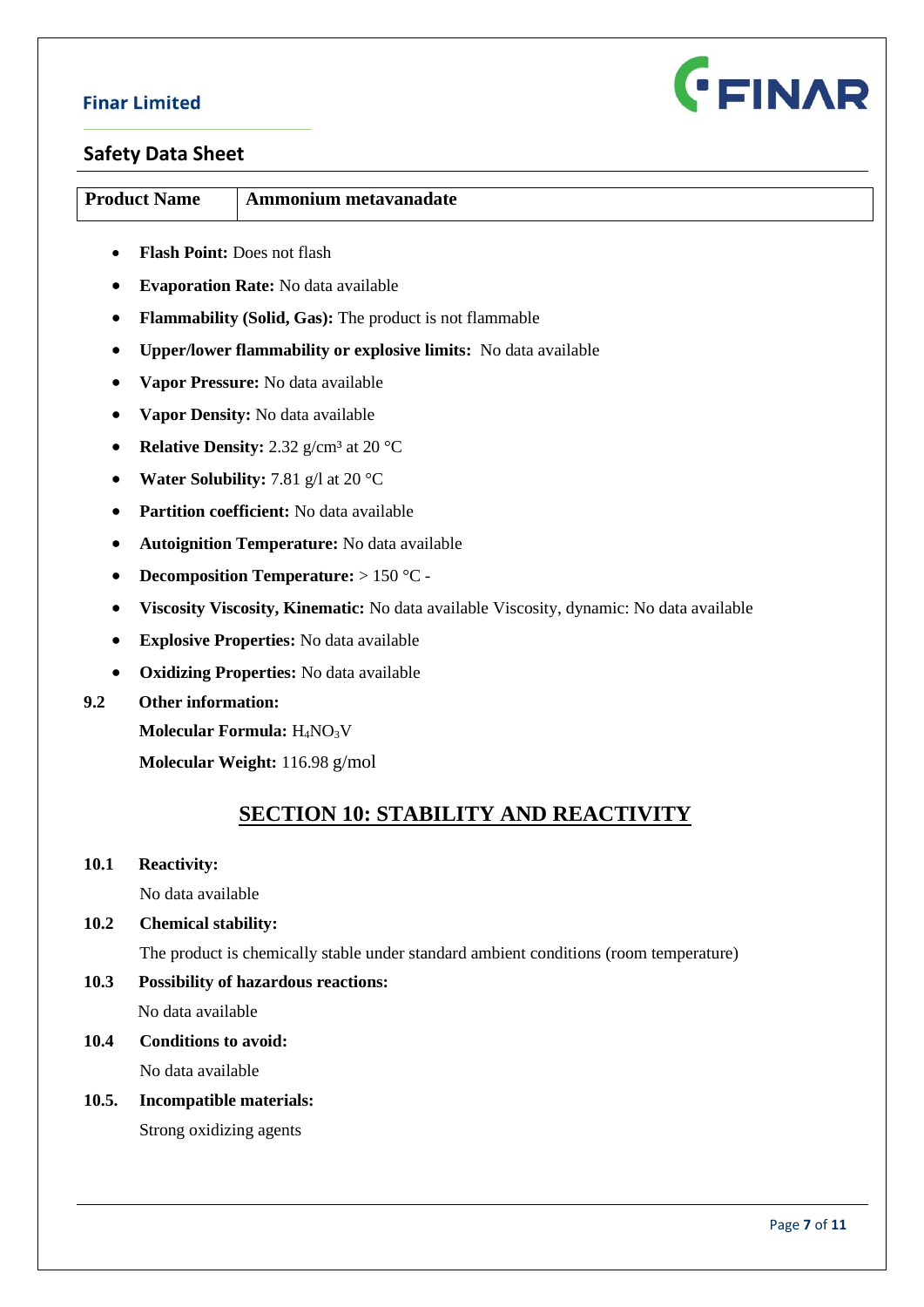

### **Safety Data Sheet**

| <b>Product Name</b> | Ammonium metavanadate |
|---------------------|-----------------------|
|                     |                       |

### **10.6. Hazardous decomposition products:**

Other decomposition products - No data available Hazardous decomposition products formed under fire conditions. - Nitrogen oxides (NOx), Vanadium/vanadium oxides (In the event of fire: see section 5)

# **SECTION 11: TOXICOLOGICAL INFORMATION**

#### **11.1 Information on toxicological effects:**

### **Acute Oral toxicity**

 LD50 Oral - Rat - 169 mg/kg (OECD Test Guideline 401) LC50 Inhalation - Rat -  $4 h - 2.5 mg/l$ (OECD Test Guideline 403) LD50 Dermal - Rat  $-$  > 2.500 mg/kg (OECD Test Guideline 402) LD50 Intraperitoneal - Rat - 18 mg/kg **Skin corrosion/irritation** Skin - Rabbit Result: No skin irritation - 4 h (OECD Test Guideline 404) **Serious eye damage/eye irritation** Eyes - Rabbit Result: Eye irritation (OECD Test Guideline 405) **Sensitization** No data available **Germ cell mutagenicity** No data available **Carcinogenicity** IARC: No component of this product present at levels greater than or equal to 0.1% is identified as probable, possible or confirmed human carcinogen by IARC. **Reproductive toxicity**

No data available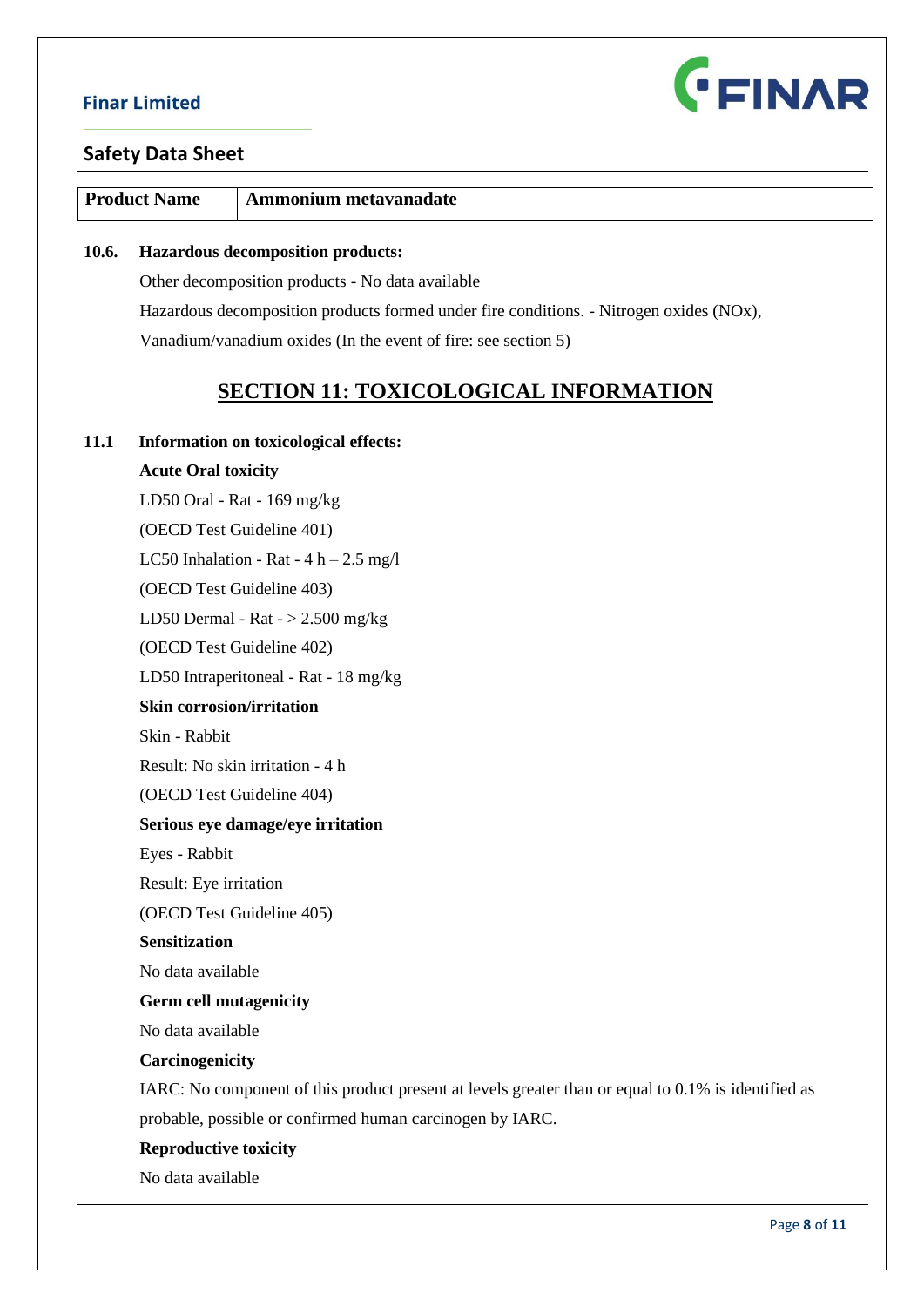

# **Safety Data Sheet**

|      | <b>Product Name</b>                                                          | Ammonium metavanadate                                                                                 |  |  |
|------|------------------------------------------------------------------------------|-------------------------------------------------------------------------------------------------------|--|--|
|      |                                                                              | Specific target organ toxicity - single exposure                                                      |  |  |
|      | No data available                                                            |                                                                                                       |  |  |
|      | Specific target organ toxicity - repeated exposure                           |                                                                                                       |  |  |
|      | Inhalation - Causes damage to organs through prolonged or repeated exposure. |                                                                                                       |  |  |
|      |                                                                              | Respiratory Tract No data available                                                                   |  |  |
|      | <b>Aspiration hazard</b>                                                     |                                                                                                       |  |  |
|      | No data available                                                            |                                                                                                       |  |  |
| 11.2 | <b>Additional Information:</b>                                               |                                                                                                       |  |  |
|      | <b>RTECS: YW0875000</b>                                                      |                                                                                                       |  |  |
|      |                                                                              | Headache, Tremors, To the best of our knowledge, the chemical, physical, and toxicological properties |  |  |
|      |                                                                              | have not been thoroughly investigated.                                                                |  |  |
|      |                                                                              |                                                                                                       |  |  |
|      |                                                                              | <b>SECTION 12: ECOLOGICAL INFORMATION</b>                                                             |  |  |
| 12.1 | <b>Toxicity:</b>                                                             |                                                                                                       |  |  |
|      |                                                                              | Toxicity to fish: LC50 - Ictalurus catus (catfish) - 2.6 mg/l - 96 h                                  |  |  |
|      |                                                                              | Remarks: (ECOTOX Database)                                                                            |  |  |
|      |                                                                              | Toxicity to daphnia and other aquatic invertebrates: No data available                                |  |  |
|      |                                                                              | <b>Toxicity to algae:</b> No data available                                                           |  |  |
|      |                                                                              | Toxicity to bacteria: No data available                                                               |  |  |
| 12.2 |                                                                              | <b>Persistence and degradability Persistence:</b>                                                     |  |  |
|      | No data available                                                            |                                                                                                       |  |  |
| 12.3 |                                                                              | Bio accumulative potential:                                                                           |  |  |
|      | No data available                                                            |                                                                                                       |  |  |
| 12.4 | <b>Mobility in soil:</b>                                                     |                                                                                                       |  |  |
|      | No data available                                                            |                                                                                                       |  |  |
| 12.5 |                                                                              | <b>Results of PBT and vPvB assessment:</b>                                                            |  |  |
|      |                                                                              | This substance/mixture contains no components considered to be either persistent, bioaccumulative     |  |  |
|      |                                                                              | and toxic (PBT), or very persistent and very bioaccumulative (vPvB) at levels of 0.1% or higher.      |  |  |
| 12.6 | Other adverse effects:                                                       |                                                                                                       |  |  |
|      |                                                                              | Toxic to aquatic life with long lasting effects. No data available                                    |  |  |
|      |                                                                              |                                                                                                       |  |  |
|      |                                                                              | Page 9 of 11                                                                                          |  |  |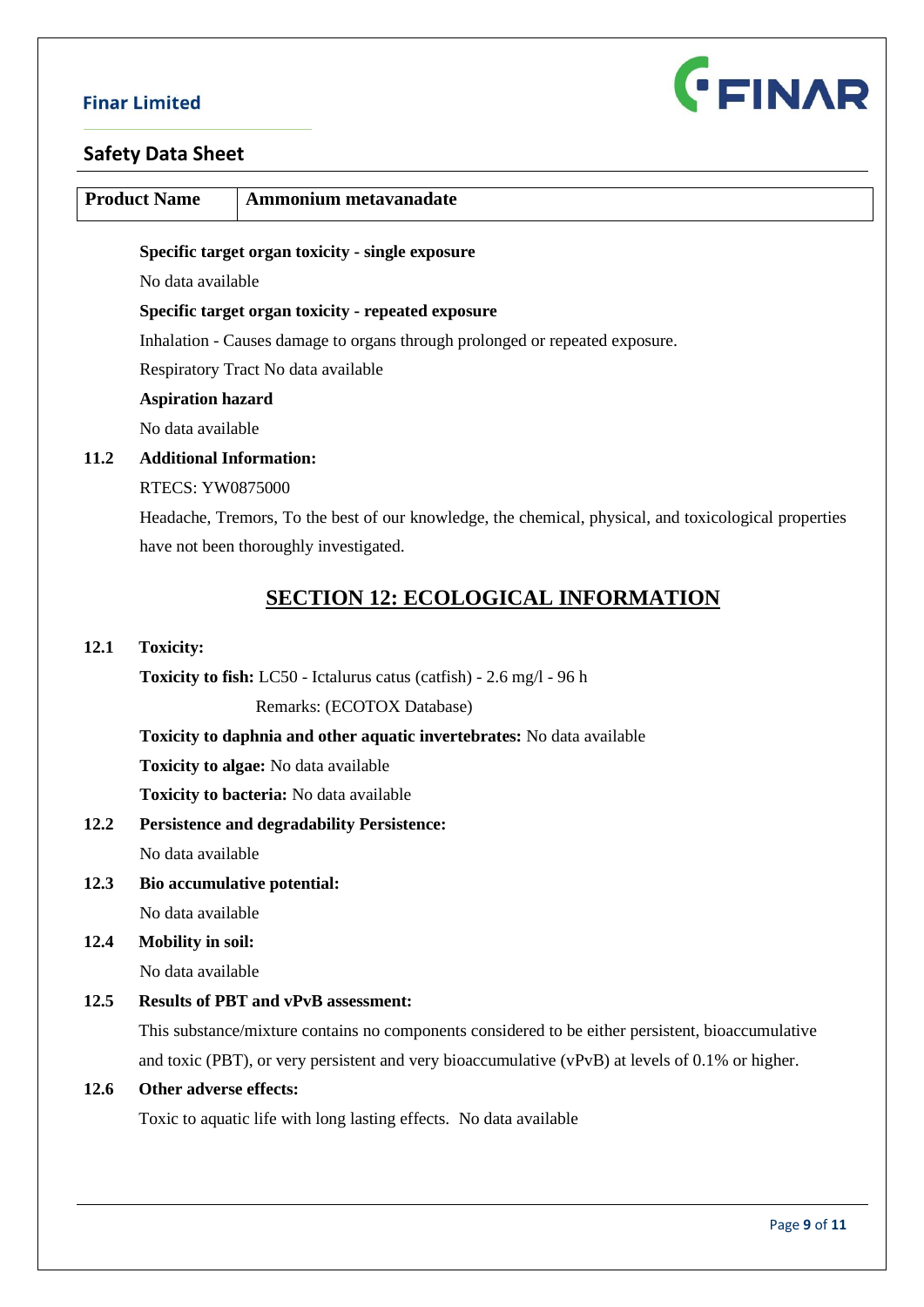

### **Safety Data Sheet**

**Product Name** Ammonium metavanadate

# **SECTION 13: DISPOSAL CONSIDERATIONS**

### **13.1 Waste treatment methods:**

#### **Product**

Offer surplus and non-recyclable solutions to a licensed disposal company. Dissolve or mix the material with a combustible solvent and burn in a chemical incinerator equipped with an afterburner and scrubber. Waste material must be disposed of in accordance with the Directive on waste 2008/98/EC as well as other national and local regulations. Leave chemicals in original containers. No mixing with other waste. Handle uncleaned containers like the product itself.

#### **Contaminated packaging**

Dispose of as unused product.

# **SECTION 14: TRANSPORT INFORMATION**

|                                                                               | <b>Land transport</b>        | Air transport | Sea transport |
|-------------------------------------------------------------------------------|------------------------------|---------------|---------------|
|                                                                               | (ADR/RID)                    | (IATA)        | (IMDG)        |
| 14.1 UN number                                                                | 2859                         |               |               |
| 14.2 Proper shipping name                                                     | <b>AMMONIUM METAVANADATE</b> |               |               |
| <b>14.3 Class</b>                                                             | 6.1                          |               |               |
| 14.4 Packing group                                                            | $\mathbf{I}$                 |               |               |
| <b>14.5 Environmentally hazardous</b>                                         | N <sub>0</sub>               |               |               |
| 14.6 Special precautions for user                                             | No data available            |               |               |
| 14.7 Transport in bulk according to Annex II of MARPOL 73/78 and the IBC Code |                              |               |               |
| Not Relevant                                                                  |                              |               |               |